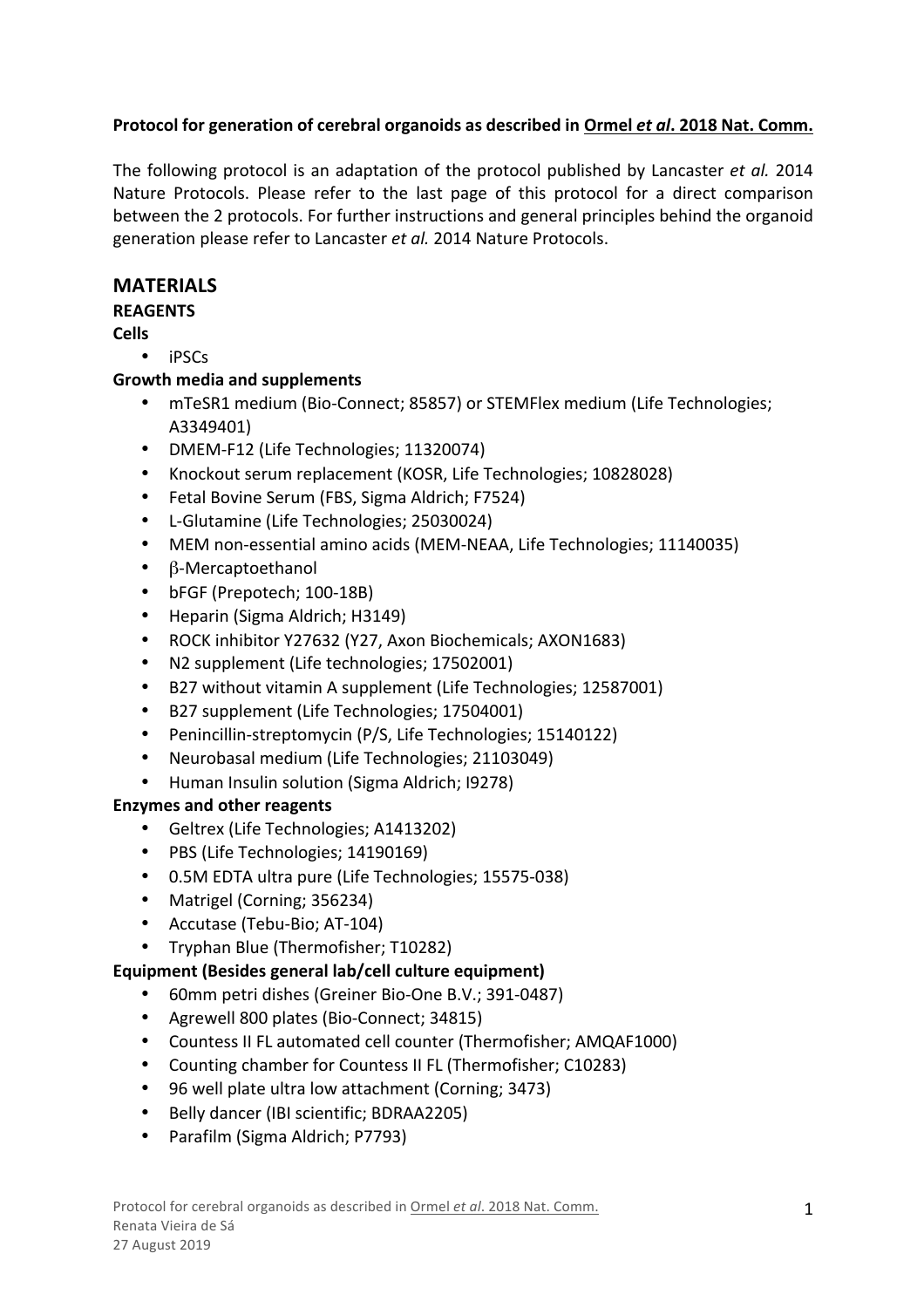#### **REAGENT SETUP**

Feeder-free iPSC lines Culture iPSCs using standard procedures in a 5% CO2 incubator at 37<sup>o</sup>C. Briefly, maintain cells in 15mm dishes coated with Geltrex according to manufacturer's instructions with Stemflex or mTeSR1 medium. Passage cells by washing once with PBS and incubating with 0.5mM EDTA for 1 to 2 minutes at 37 $^{\circ}$ C, gently aspirate the EDTA and spray dish with 1mL of culture medium supplemented with Y27 (1:1000) to generate small flakes and transfer an appropriate amount to a new dish. To start organoids is best to expand the iPSCs in 60mm dishes for higher yield.

# **Reconstitution and storage of growth factors and other additives**

- **bFGF** To obtain 100ng/µl ressuspend 1mg vial in 1mL of sterile 5mM Tris (pH7.6). Transfer to 15mL tube and add 8mL of sterile 5mM Tris (pH7.6) 0.1% BSA. Aliquot in desired volume and store at -80°C. Working aliquots can be stored at -20C.
- **Y-27** Ressuspend 5mg vial in 3065µl of PBS to obtain 5mM working concentration. Aliquot at desired volume and store at -20  $^{\circ}$ C
- Heparin To obtain 5mg/mL working stocks dilute 100000 units in 99mL of sterile miliQ water. Make 500 $\mu$ l aliquots and store at -20 $\rm ^o$ C.
- β-mercaptoethanol dilution Dilute β-mercaptoethanol 1:100 in DMEM-F12. Filter sterilize with 0.2um filter.

**Aliquoting Matrigel for Matrigel droplets** Thaw matrigel on ice at 4<sup>o</sup>C overnight. Prepare ten microcentrifuge tubes in the sterile hood and gently mix matrigel in the vial before opening. Quickly aliquot 500 uL per tube and place them back on ice immediately. Store the aliquots at -20<sup>o</sup>C for up to a year. Avoid repeated freeze/thaw cycles. CRITICAL Matrigel will solidify at room temperature so it is important to minimize time at room temperature. Place 5mL pipettes or 1mL tips in the -20 $^{\circ}$ C in advance and use them to prepare the aliquots. Additionally, if possible, place the microcentrifuge tubes in a -20 $^{\circ}$ C or 4 $^{\circ}$ C block while aliquoting.

#### **CELL CULTURE MEDIA**

Media should not be kept for longer than 2 weeks at  $4^{\circ}$ C. Therefore, is best to prepare according to the necessary volume or make aliquots and store at -20 $^{\circ}$ C.

**hES0** medium For 500mL of medium combine 100mL of KOSR, 15mL of FBS, 5mL of L-Glutamine, 5mL of MEM-NEAA, 3.5µl of 2-mercaptoethanol and add DMEM-F12 to a total volume of 500mL.

**hES4** medium Add fresh bFGF (4ng/mL) to hES0 medium.

**Neural induction medium** For 500mL of medium combine 5mL of N2, 5mL of L-Glutamine, 5mL of MEM-NEAA, 500uL heparin, up to 500 mL with DmemF-12

**Differentiation medium without Vitamin A** For 250mL of medium combine 120mL of DMEM-F12 with 120mL of Neurobasal and add 1.25mL of N2, 2.5mL of L-Glutamine, 1.25mL of MEM-NEAA, 2.5mL of P/S, 2.5mL of B27 without RA, 87 $\mu$ l of  $\beta$ -mercaptoethanol dilution and 62.5 $\mu$ l of insulin.

**Differentiation medium with Vitamin A** Use same recipe as for "differentiation medium without Vitamin A" but replace B27 without RA by B27.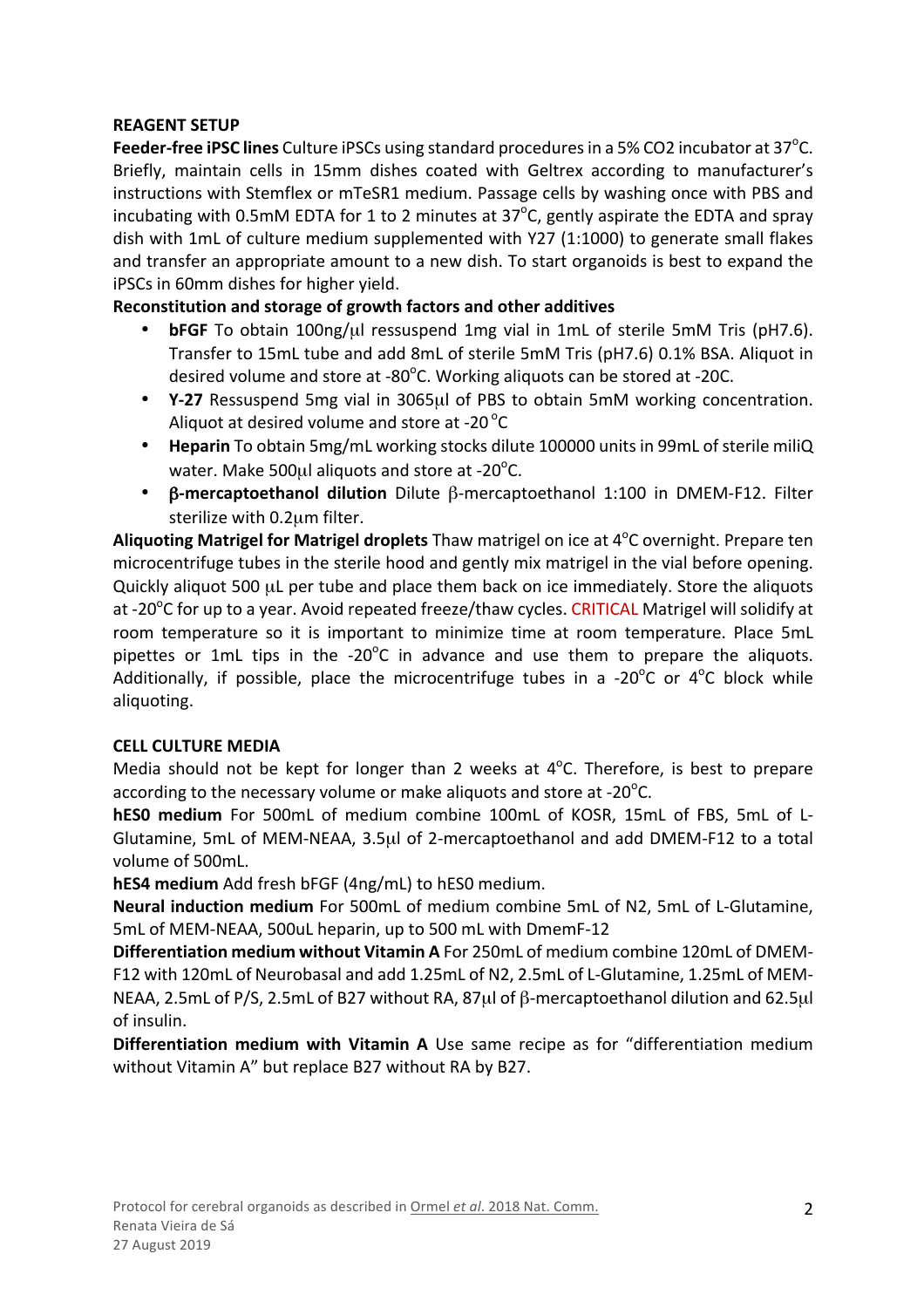# **PROCEDURE**

#### **Making EBs TIMING 1 hour**

- 1| Grow iPSC colonies in a 6cm dish until they are 80-90% confluent.
	- Prepare Agrewell plate. Add 0.5mL of Agrewell rinsing solution per well to be used (add water to other wells) and centrifuge 5 minutes at 2000 rpm. Replace rinsing solution by 1mL of hES4 1:100
	- ii Prepare hES4 (2µL per 50mL) and divide in 1:100 (25mL) and 1:1000 (50mL) Y27
	- iii Remove StemFlex or mTeSR medium and wash with 2-3 ml of PBS. Remove PBS. add 1mL of EDTA and place in the incubator for 1-2 minutes. Gently aspirate the EDTA and add 1mL of Accutase for 4 minutes. Colonies should become loose when gently tapping the dish.
	- iv Prepare a 15mL tube per line with 5mL of hES4 1:1000.
	- v Quench Accutase reaction with 4mL of hES4 1:1000 medium. Collect the 6mL to 15mL tube to obtain a total of 10mL. Homogenize and take  $10\mu$ L into an microcentrifuge tube for counting.
	- vi Centrifuge cells for 4 minutes at 200 rcf
	- vii In the meanwhile, add 10 $\mu$ L of tryphan blue to the microcentrifuge tube and mix gently. Load 10µL in a countess counting chamber and Count cells in Countess II FL cell counter. Register the number of live cells per mL to calculate the number of total live cells. **ALTERNATIVETLY** Count live cells manually on a Fuchs-Rosenthal chamber and calculate total live cell number accordingly.
	- viii Gently aspirate the medium without disturbing the pellet and ressuspend cells at 3.5x10^6 cells per mL in hES4 1:100 medium
	- ix Pipette 1 mL of single cell suspension per well in the Agrewell plate. Typically, 1 well will generate approximately 100 EBs.
	- $x$  Place in incubator at 37 $^{\circ}$ C.

# **Growing EBs and germ layer differentiation TIMING 4 days**

2) After 24 hours EBs with clear borders should be visible on the microwells. Carefully remove 1.5mL of medium and gently add 2mL of fresh hES4 1:100 without disturbing the EBs in the bottom

3) The following day flush EBs from Agrewell plate and single EBs in a ULA 96 well plate. Have a microscope inside the sterile hood and prepare in advance 6 cm petri dishes with 5mL of hES4 1:100 medium.

- i. Carefully remove 1.5mL of medium from the wells.
- ii. With the P1000 Spray the well with fresh medium in a circular movement. This should cause EBs to lift from the microwells. Gently pipette them to the 6 cm petri dish.
- iii. Repeat with new medium as many times as necessary until all EB's have been removed. CRITICAL Always use fresh medium to avoid pipetting the EBs up and down on the microwell.
- iv. Add 150uL of hES4 1:100 to the 96 well plates.
- v. Transfer each EB to one well of the 96 well plate using a cut 200-uL pipette tip

4) Change medium every other day by removing  $100\mu$ L and adding  $150\mu$ L of fresh medium. **CRITICAL** Keep pipette tip at the of surface of the medium instead to in the bottom of the well to not aspirate EBs during medium change.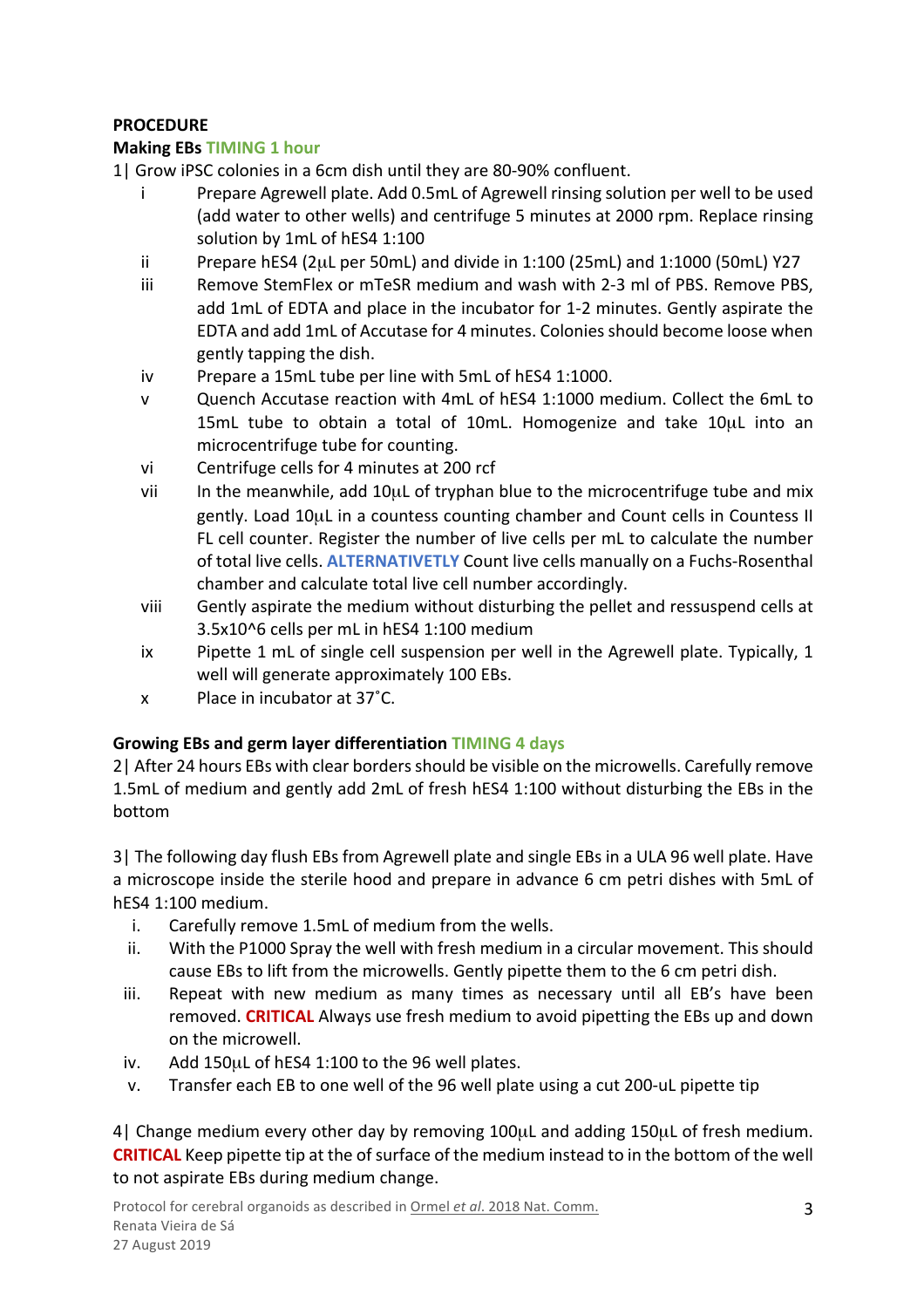5. When EBs are approximately  $320\mu m$  in diameter switch medium to hES0, typically at day 4. When switching media do a double medium remove the old medium as much as possible.

#### **Induction of neuroectoderm TIMING 8 days**

6| When EBs are approximately 330 $\mu$ m in diameter switch to NIM medium, typically at day 6. When switching media do a double medium remove the old medium as much as possible. Keep doing medium change every other day until day 13.

#### **Matrigel embedment TIMING 3 hours**

7| Thaw matrigel aliquots 1-2 hours in advance in iced water.

8) Prepare Parafilm dimples by laying a rectangle of Parafilm on an empty tray of 200µL tips and pressing with your fingertips over each whole to create a small dimple. Using a blade cut the Parafilm in squares of 4x4 dimples and place each square in a 6cm petridish.

CAUTION! Spray the tip tray with 70% Ethanol and put it under UV light in the hood for 30 minutes. Spray the Parafilm with 70% Ethanol before use and prepare the dimples using sterile chirurgical gloves. Once the 4x4 dimple squares are in the dishes place them under UV light for another 30 minutes.

9| Cut 200µL tips with a sterile knife over the first mark. **CRITICAL** The edge of the tip should remain smooth so it does not cause damage to the tissue.

10| Transfer the embryoid bodies one by one to each dimple in a small droplet of medium. With an uncut tip remove the medium from the dimple carefully to not aspirate the tissue. Quickly add  $30\mu$ L droplets of matrigel on top of each embryoid body and use a  $10\mu$ L tip to center the tissue in the matrigel droplet. Place the plate at 37 °C for 15-20 minutes for matrigel polymerization

**CRITICAL** Do this step for a maximum of 16 dimples at once. The whole procedure should take 4-5 minutes for 16 dimples. If it takes longer it is best to do it for 8 or 4 instead. Avoid holding the bottom of the matrigel aliquot has it will polymerize quickly. When pipetting the matrigel do not press the second step on the pipette as this will create an air bubble on top of the matrigel.

11| Place 7mL of differentiation medium without vitamin A to the plate and gently remove the droplets from the Parafilm using the round side of curved forceps. Place the dish back in the incubator.

#### **Expansion of neuroephitelial buds in stationary culture TIMING 4 days**

12| Observe the embedded tissue after 24 hours, tissues should begin to form buds of neuroepithelial tissue.

13 After another 24 hours (day 15), feed the organoids with differentiation medium without vitamin A. Remove most of the medium and add another 7mL per plate.

# 14| Culture for another 48 hours.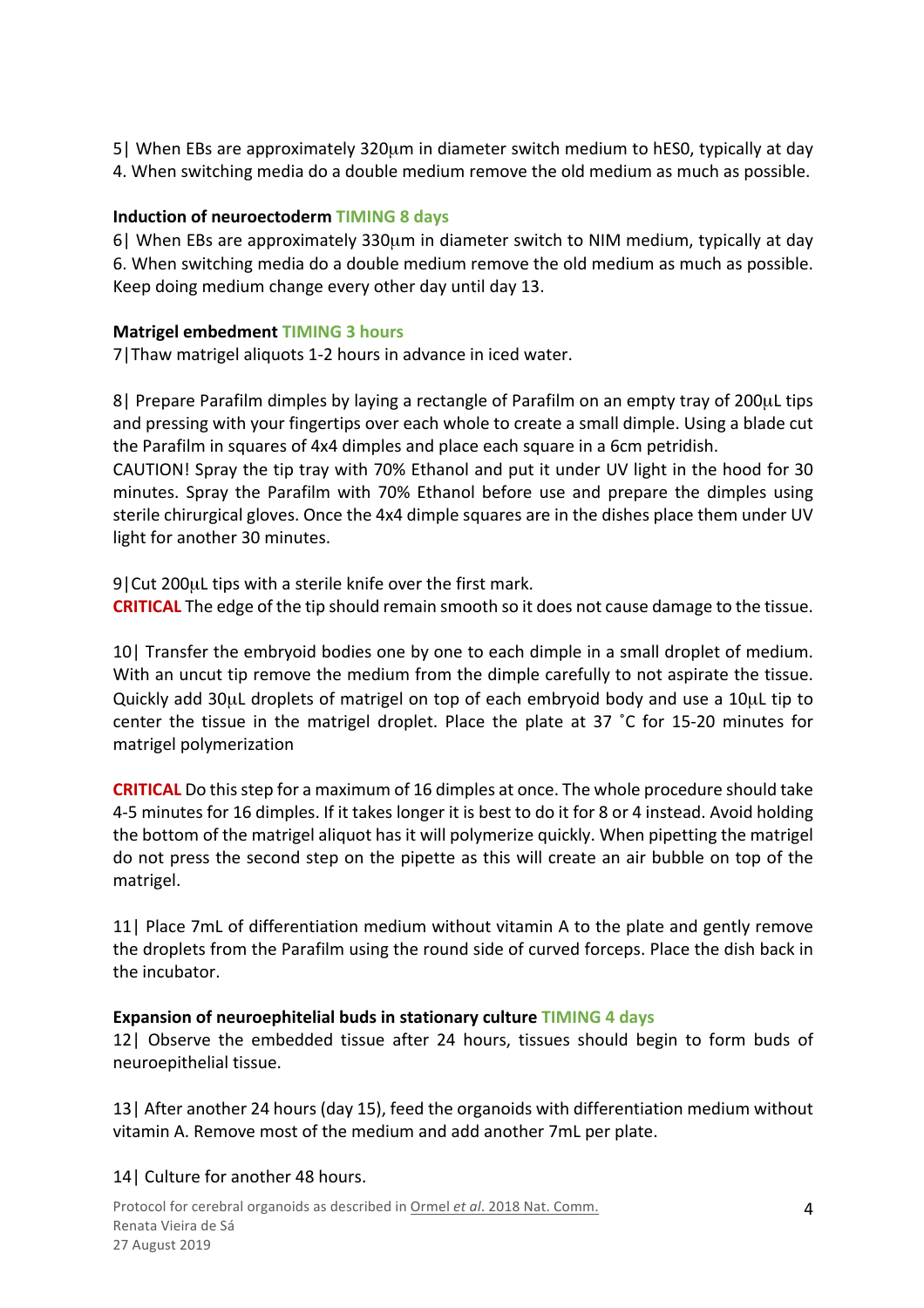# **Growth of organoids TIMING up to 6 months**

15| Replace medium with 7mL of differentiation medium with vitamin A.

- 16| Place dishes in belly dancer in position 3,5 with slight tilt.
- 17| Refresh medium every other day until collection.